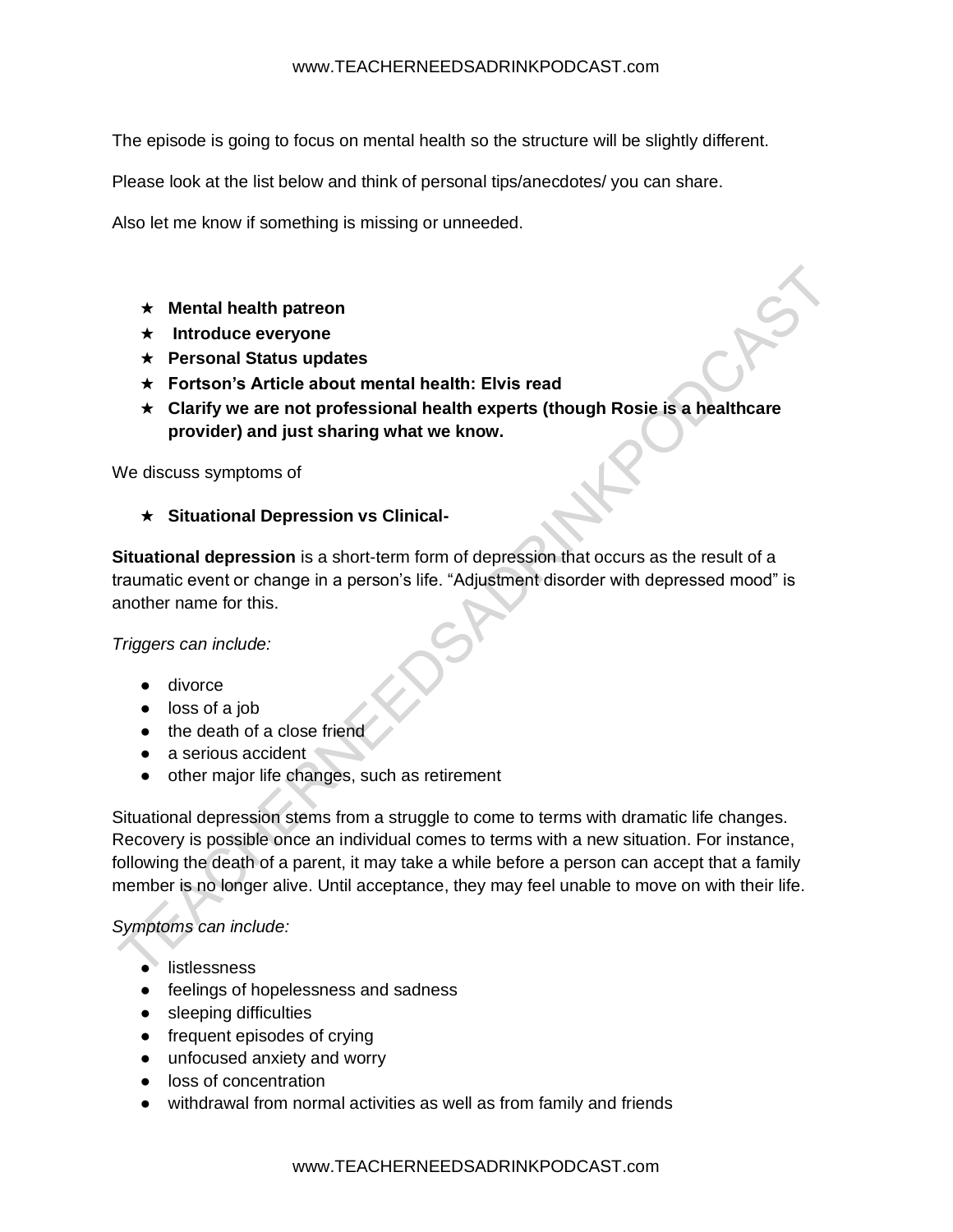● suicidal thoughts

Most people who experience situational depression begin to have symptoms within 90 days of the triggering event.

**Clinical depression** is also known as major depression or major depressive disorder. It is severe enough to interfere with daily function. A doctor or psychiatrist can diagnose clinical depression. Clinical depression is more severe than situational depression. The (DSM-V) classifies clinical depression as a mood disorder. Disturbances in levels of certain chemicals known as neurotransmitters — may be to blame.

However, other factors are likely to play a role, for example:

- genetic factors may influence an individual's response to an experience or event
- major life events can trigger negative emotions, such as anger, disappointment, or frustration
- alcohol and drug dependence also have links to depression
- Depression can also alter a person's thought processes and bodily functions.

### ★ **Suicidal issues:**

*Suicide prevention/help:* 

- Call 1800-273-TALK to speak to a crisis counselor anytime of day.
- Text "hello" or "help" to 741741 for resources and access to someone to talk to.

*How to help others:*

Mental Health First Aid teaches the acronym **ALGEE**.

1. **ASSESS** for risk of suicide or harm: The best way to find out if someone is considering suicide and determining the urgency of the situation is to ask them:

- Are you having thoughts of suicide?
- Do you have a plan to kill yourself?
- Have you decided when you'd do it?
- Do you have everything you need to carry out your plan?

**IMPORTANT NOTE**: Some people believe that mentioning suicide might cause someone to consider suicide for the first time. This is not true, so do not be afraid of this outcome. You're much more likely to help someone feel less alone if they were considering it.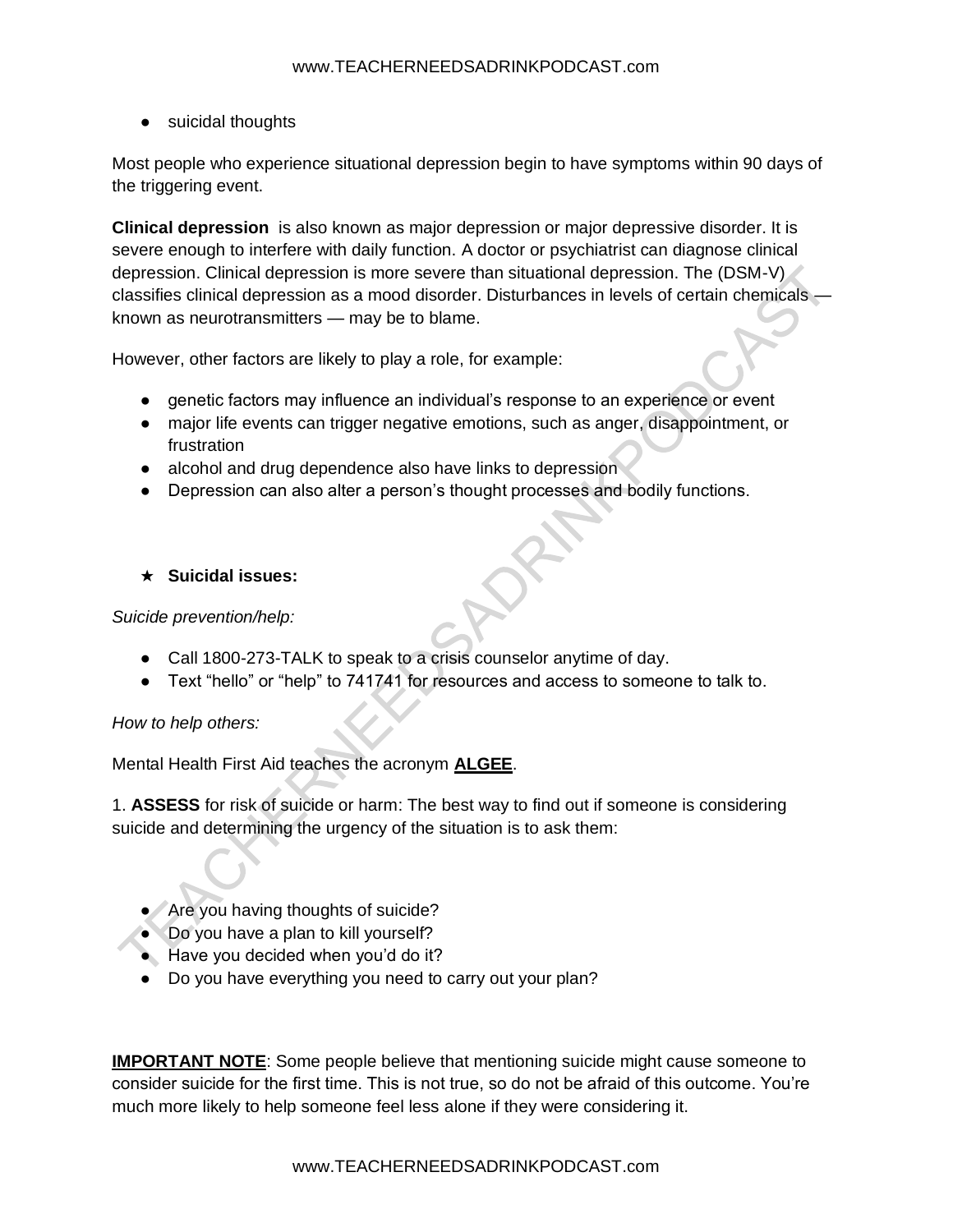**If they have a plan and are ready to carry out that plan, call 911 immediately. How you respond to other answers will depend on the situation, but always call 911 if you're unsure. It's better to be safe than for someone to lose their life.**

Additionally, not having a plan doesn't mean they're not in danger. All thoughts of suicide must be treated seriously.

If you think the person is in danger, you need to keep the person safe. Stay with them for as long as you can, because an actively suicidal person shouldn't be left alone. If you can't stay, find someone who can until help arrives.

If you determine the person is having suicidal thoughts but there's no immediate danger, engage in conversation with them if possible.

2. **LISTEN** non judgmentally: If the person does not appear to be in a crisis, encourage them to talk about what they're thinking and how they're feeling. It can be hard to hear someone you know is experiencing distress, but when you listen and genuinely care, you can have a calming, positive impact on them, and you can start to learn more about what is at the root of their suicidal thinking.

You may not fully understand what they're going through, and that's OK. What's important is that you're accepting of what they're saying, acknowledge it and genuinely try to imagine what it might be like for them. Staying patient and respectful can make a world of difference.

If, while you're listening, you discover they may in fact be in crisis, return to the ASSESS step in No. 1.

3. **GIVE** reassurance and information: Reassurance is crucial, as people having suicidal ideation may not have much hope. Clearly state to them that suicidal thoughts are often associated with a treatable mental illness, and if you feel comfortable, you can also offer to help them get the appropriate treatment. You can also tell them that thoughts of suicide are common, and that you don't have to act on them.

4. **ENCOURAGE** appropriate professional help: If you are concerned for the person's immediate safety, call 911. If you're concerned but it's not an immediately urgent situation, make sure the person has a safety contact available at all times, whether it's a loved one or mental health professional.

If the crisis has passed, or the person wasn't actively suicidal but has suicidal thoughts, encourage the appropriate psychological or medical help. If you want to provide further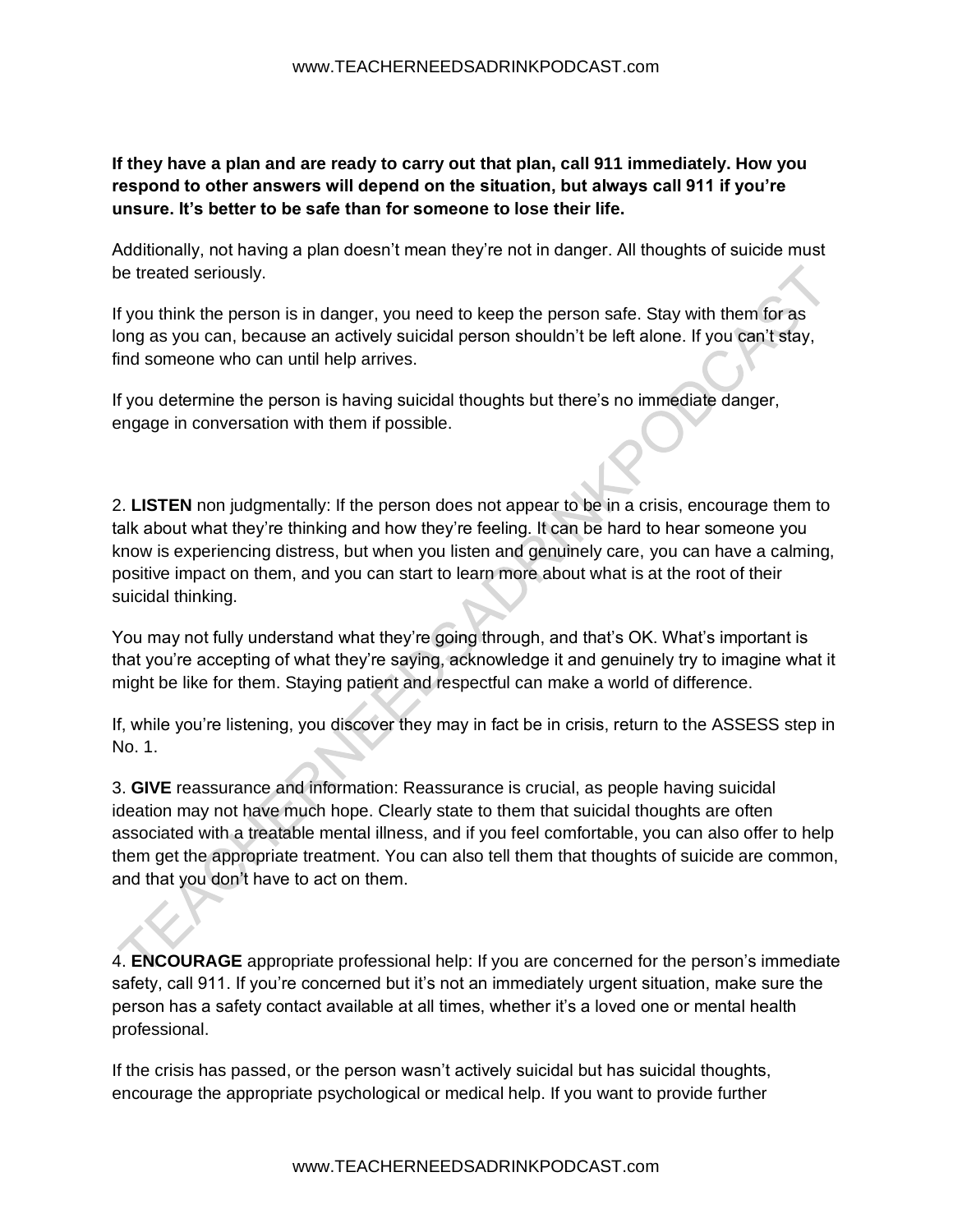assistance, offer to call medical professionals if they don't already have one to schedule an appointment, or do any of the other legwork required to get them help. Remind them that recovery is possible with treatment.

5. **ENCOURAGE** self-help and other support strategies: Ask the person to think about what has helped them in the past. Perhaps a particular therapist, family member, friend or spiritual leader has given them support, or maybe a particular community, like a church or club, has been there for them. They should tap into their support system as much as possible during this time.

REMEMBER: These steps don't have to necessarily go in order. Apply them in whichever way makes sense for you and the person you're addressing.

- ★ **Basics and beginner for taking care of yourself**
- ★ **Next steps when that stops working: when and how to get help.**
- ★ **Free and insurance covered options:**

*Lemonaid Health* is a great resource. It's not cheap, but for \$95 you talk to a mental health professional who can prescribe you medicine (included in your \$95) that is sent from their pharmacy. They also check up on you frequently. It can all be done through an app!

### ★ **Differences between Counselor, Therapist, Psychologist and Psychiatrist:**

*Skill Sets:*

- Counselors work with individuals or groups, and many professionals draw from a variety of experiences to connect with patients.
- Therapists receive training to connect with clients. A therapist usually chooses a field of specialization, such as marriage or family therapy, and guides clients to help them overcome personal issues.
- Psychologists require strong analytical and observational skills. These professionals conduct research, diagnose disorders, and supervise interns. Generally speaking, psychologists have more in common with therapists and counselors than psychiatrists.
- Psychiatrists are medical doctors (M.D. or D.O.) who specialize in preventing, diagnosing, and treating mental illness. A psychiatrist's training starts with four years of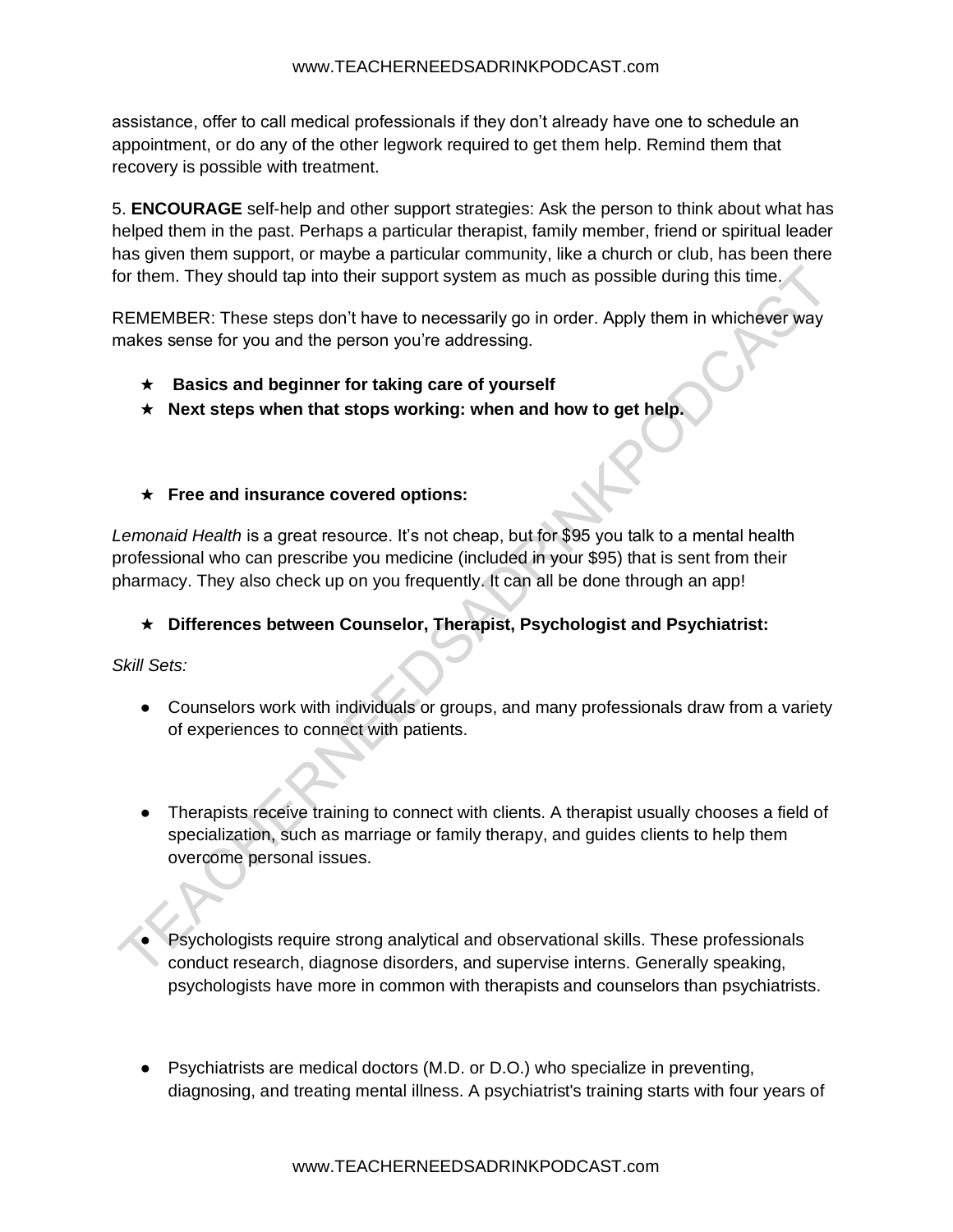#### www.TEACHERNEEDSADRINKPODCAST.com

medical school and is followed by a one-year internship and at least three years of specialized training as a psychiatric resident. A psychiatrist is trained to differentiate mental health problems from other underlying medical conditions that could present with psychiatric symptoms. They also monitor the effects of mental illness on other physical conditions (such as problems with the heart or high blood pressure), and the effects of medicines on the body (such as weight, blood sugar, blood pressure, sleep, and kidney or liver functioning).

### *Education*

- Many counselors require a bachelor's degree, although some certifications as counselors may not even require an associate's degree. For instance, some states license or certify addictions counselors with an associates degree, or a combination of college credits, professional seminars, and years of experience working in addictions. Addictions and behavioral disorder counselors working in private practice must be licensed and therefore must have a master's degree. Mental health counselors must also earn master's degrees in order to gain licensure.
- Therapists should earn at least a master's degree. At this level, students choose a field of specialty while completing their master's degrees. After earning a four-year bachelor's degree, each aspiring professional must complete a 2-3 year master's and supervised clinical work.
- Each psychologist needs a doctoral degree, and most professionals complete a 3-4 year Ph.D., Ed.D., or Psy.D. Doctoral degrees in psychology require a bachelor's and master's in psychology, along with some professional experience. This degree also requires supervised clinical work and most states require around two years of clinical supervision before the individual would be eligible for licensure.
- As a doctor, a psychiatrist is licensed to write prescriptions. Many mental disorders -such as depression, anxiety, ADHD, or bipolar disorder -- can be treated effectively with specific drugs.

# *Patient Care*

● Counselors typically provide guidance to their clients. Because counseling is a broad field, the way counselors approach patient care widely varies, though counselors usually stay within their fields of expertise.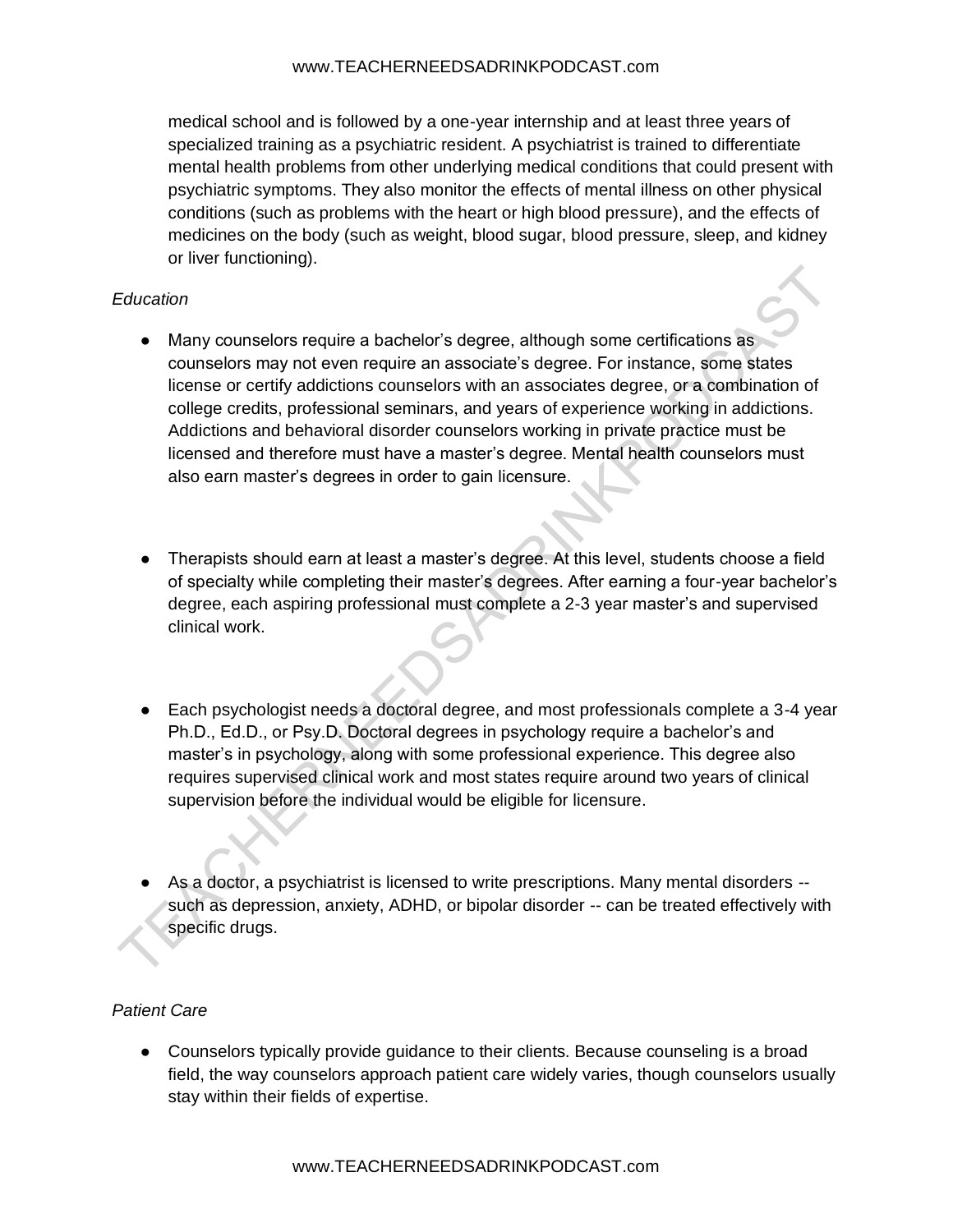- Therapists often need licenses to practice, so therapists only see patients that fall under their area of expertise. Many therapists use a specific theoretical orientation to guide their practice, such as cognitive behavioral therapy, which allows clients to take their negative thoughts and replace them with positivity. Other commonly used clinical models include psychodynamic, attachment theory, family systems, and IFS.
- Psychologists possess the highest level of education and only see specific cases in their field of expertise. These professionals may also adopt a specific theoretical orientation such as cognitive behavioral therapy or psychoanalysis to treat their patients.
- If you are working with a psychiatrist, a lot of the treatment may be focused on medication management. Sometimes medication alone is enough to treat the mental illness. Sometimes a combination of medication and psychotherapy or counseling is needed. If that is the case, the psychiatrist may provide the psychotherapy, or the psychiatrist may refer you to a counselor or other type of mental health professional.
- ★ **Non-med options**
- ★ **If meds are recommended**
- ★ **Treating symptoms (libido, weight gain/loss)**
- ★ **Different types of meds:**

### *Antidepressants:*

- Selective serotonin reuptake inhibitors (SSRIs). Doctors often start by prescribing an SSRI. These medications generally cause fewer bothersome side effects and are less likely to cause problems at higher therapeutic doses than other types of antidepressants are. SSRIs include fluoxetine (Prozac), paroxetine (Paxil, Pexeva), sertraline (Zoloft), citalopram (Celexa) and escitalopram (Lexapro).
- Serotonin and norepinephrine reuptake inhibitors (SNRIs). Examples of SNRI medications include duloxetine (Cymbalta), venlafaxine (Effexor XR), desvenlafaxine (Pristiq) and levomilnacipran (Fetzima).
- Atypical antidepressants. These medications don't fit neatly into any of the other antidepressant categories. More commonly prescribed antidepressants in this category include trazodone, mirtazapine (Remeron), vortioxetine (Trintellix), vilazodone (Viibryd)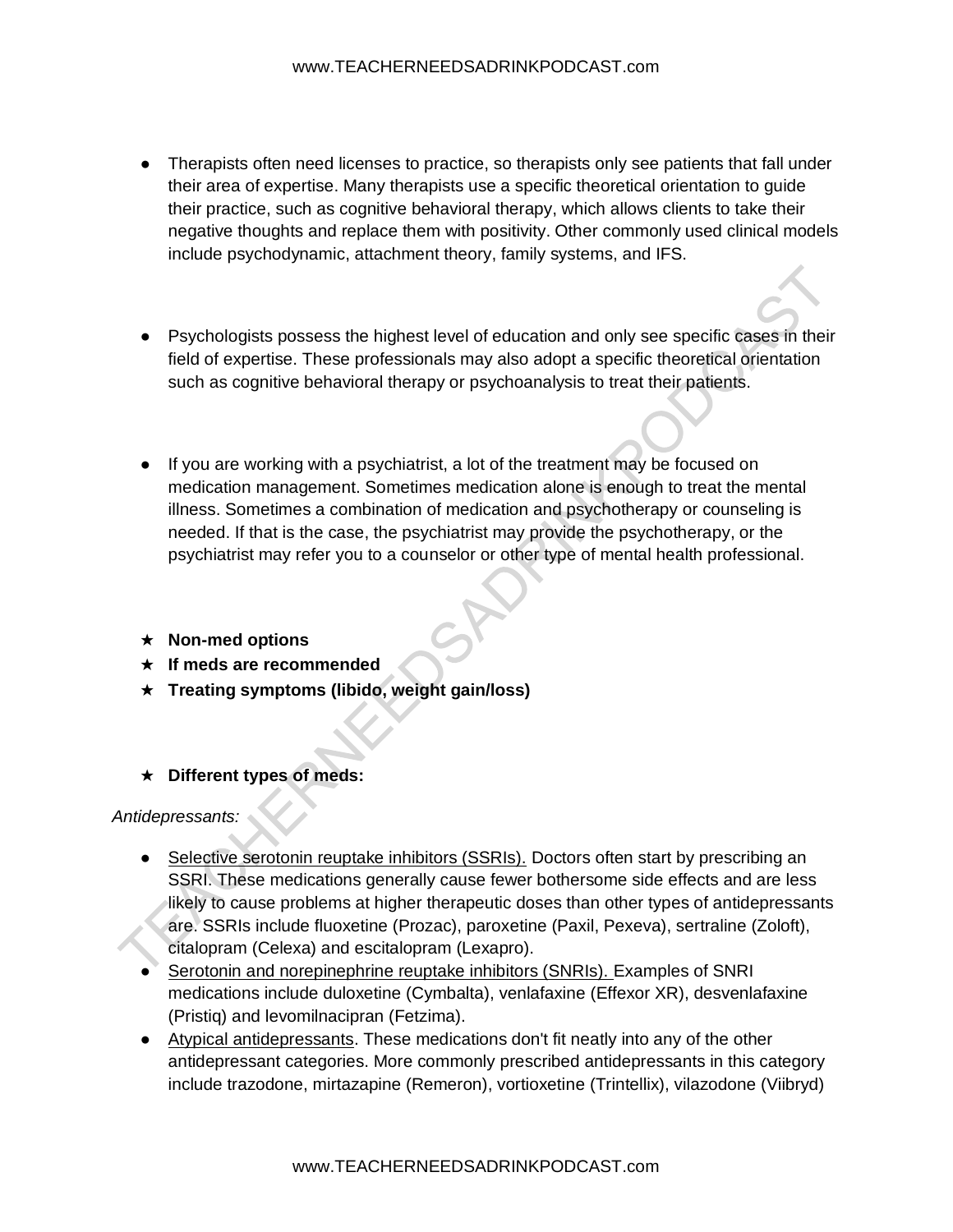and bupropion (Wellbutrin SR, Wellbutrin XL, others). Bupropion is one of the few antidepressants not frequently associated with sexual side effects.

- Tricyclic antidepressants. Tricyclic antidepressants such as imipramine (Tofranil), nortriptyline (Pamelor), amitriptyline, doxepin and desipramine (Norpramin) — tend to cause more side effects than newer antidepressants. So tricyclic antidepressants generally aren't prescribed unless you've tried other antidepressants first without improvement.
- Monoamine oxidase inhibitors (MAOIs). MAOIs such as tranylcypromine (Parnate), phenelzine (Nardil) and isocarboxazid (Marplan) — may be prescribed, often when other medications haven't worked, because they can have serious side effects. Using an MAOI requires a strict diet because of dangerous (or even deadly) interactions with foods — such as certain cheeses, pickles and wines — and some medications, including pain medications, decongestants and certain herbal supplements. Selegiline (Emsam), an MAOI that you stick on your skin as a patch, may cause fewer side effects than other MAOIs. These medications can't be combined with SSRIs.

# ★ **Stimulants for adhd**

*Stimulants used to treat ADHD include:*

- Methylphenidate
- Amphetamine
- Dextroamphetamine
- Lisdexamfetamine Dimesylate

Note: In 2002, the FDA approved the non-stimulant medication atomoxetine for use as a treatment for ADHD. Two other non-stimulant antihypertensive medications, clonidine and guanfacine, are also approved for treatment of ADHD in children and adolescents. One of these non-stimulant medications is often tried first in a young person with ADHD, and if response is insufficient, then a stimulant is prescribed.

Stimulants are also prescribed to treat other health conditions, including narcolepsy, and occasionally depression (especially in older or chronically medically ill people and in those who have not responded to other treatments.

# ★ **Anxiety drugs**

*Benzodiazepines used to treat anxiety disorders include:*

- Clonazepam
- Alprazolam
- Lorazepam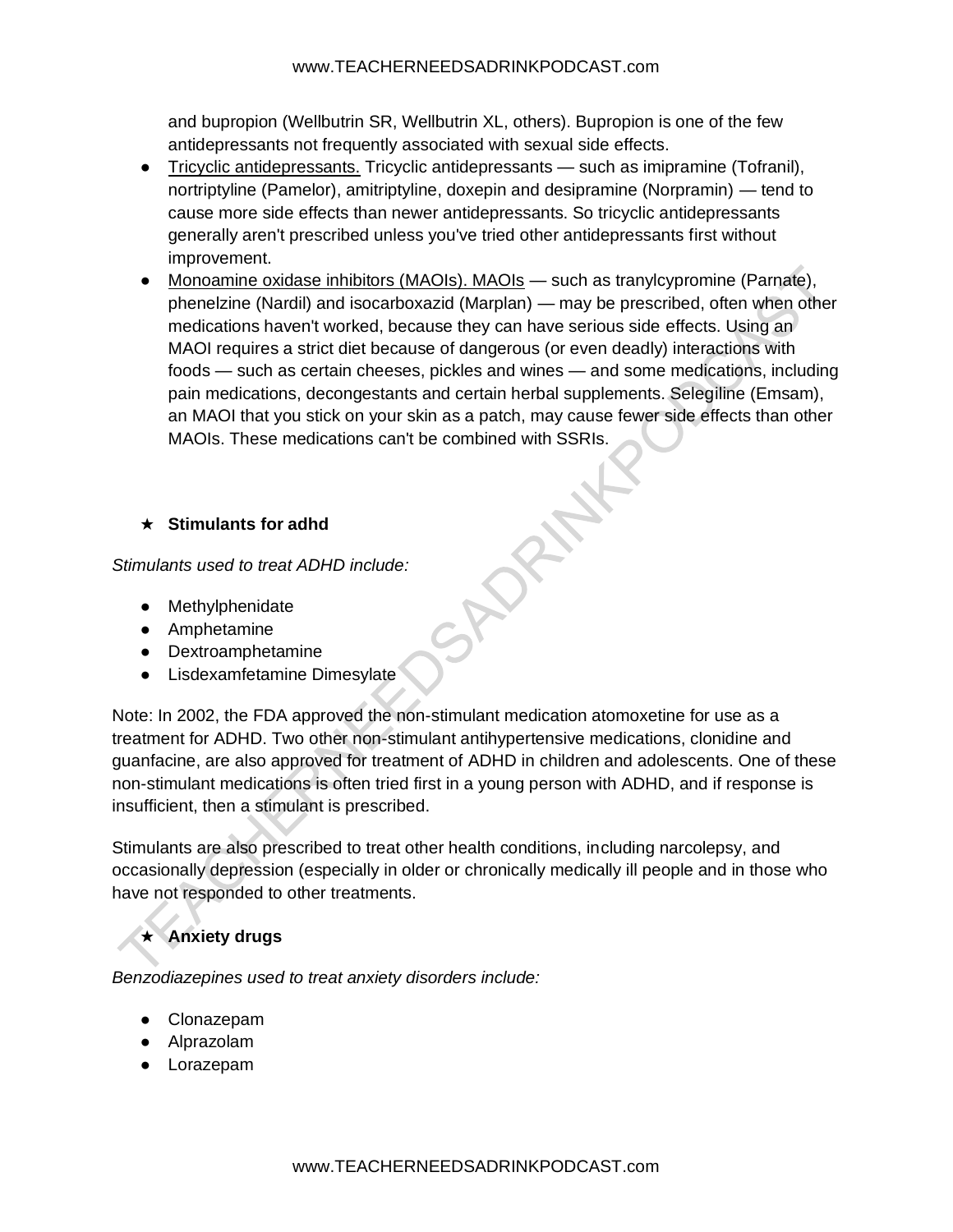#### www.TEACHERNEEDSADRINKPODCAST.com

Short half-life (or short-acting) benzodiazepines (such as Lorazepam) and beta-blockers are used to treat the short-term symptoms of anxiety. Beta-blockers help manage physical symptoms of anxiety, such as trembling, rapid heartbeat, and sweating that people with phobias (an overwhelming and unreasonable fear of an object or situation, such as public speaking) experience in difficult situations. Taking these medications for a short period of time can help the person keep physical symptoms under control and can be used "as needed" to reduce acute anxiety.

● Buspirone (which is unrelated to the benzodiazepines) is sometimes used for the longterm treatment of chronic anxiety. In contrast to the benzodiazepines, buspirone must be taken every day for a few weeks to reach its full effect. It is not useful on an "as-needed" basis.

### ★ **Antipsychotics**

Antipsychotic medicines are primarily used to manage psychosis. The word "psychosis" is used to describe conditions that affect the mind, and in which there has been some loss of contact with reality, often including delusions (false, fixed beliefs) or hallucinations (hearing or seeing things that are not really there). It can be a symptom of a physical condition such as drug abuse or a mental disorder such as schizophrenia, bipolar disorder, or very severe depression (also known as "psychotic depression").

*Antipsychotic medications are often used in combination with other medications to treat delirium, dementia, and mental health conditions, including:*

- Attention-Deficit Hyperactivity Disorder (ADHD)
- Severe Depression
- Eating Disorders
- Post-traumatic Stress Disorder (PTSD)
- Obsessive Compulsive Disorder (OCD)
- Generalized Anxiety Disorder

Antipsychotic medicines do not cure these conditions. They are used to help relieve symptoms and improve quality of life.

*Older or first-generation antipsychotic medications are also called conventional "typical" antipsychotics or "neuroleptics". Some of the common typical antipsychotics include:*

- Chlorpromazine
- Haloperidol
- Perphenazine
- Fluphenazine